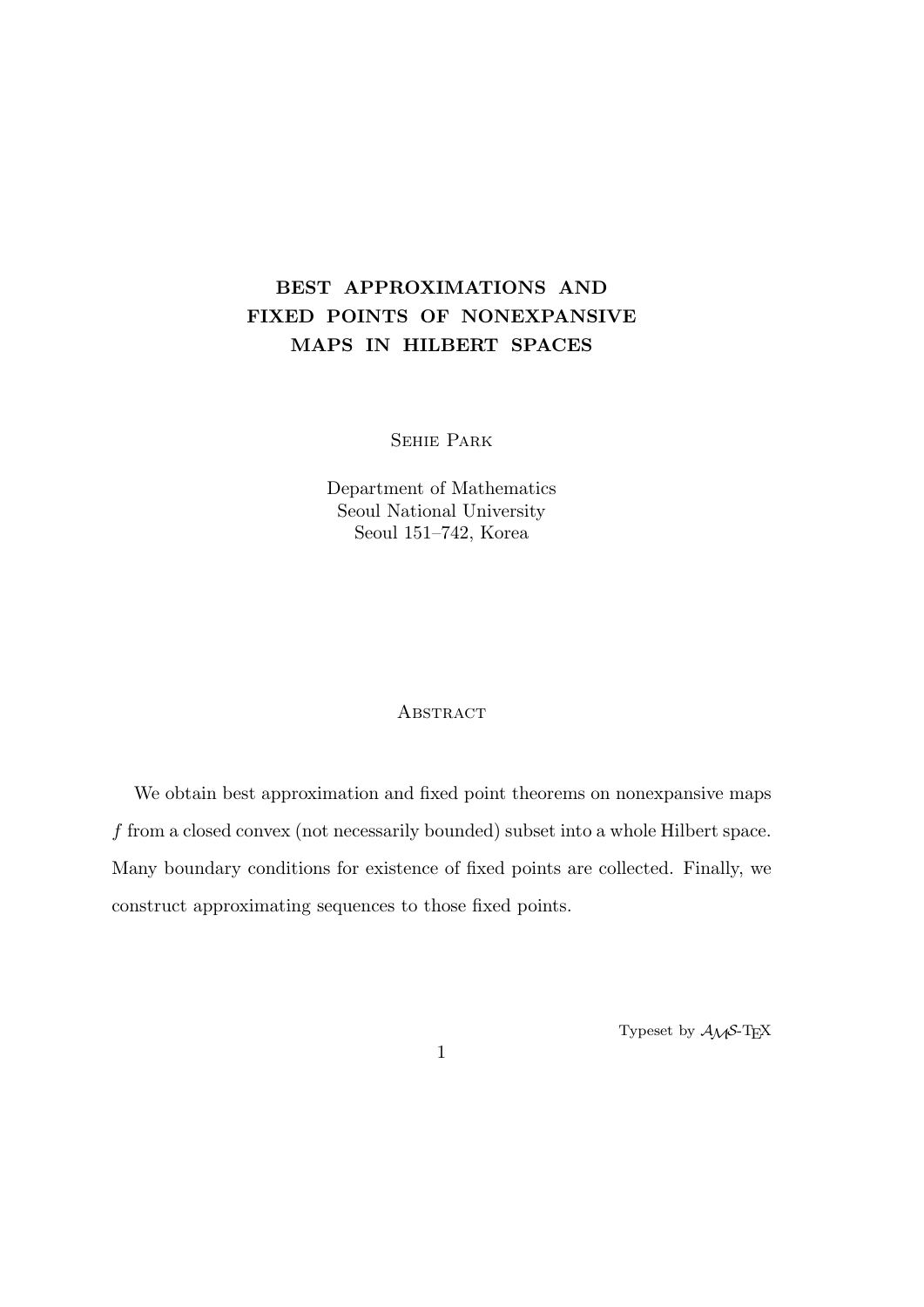#### 1. INTRODUCTION

In this paper, we give best approximations and fixed point theorems on nonexpansive maps *f* from a closed convex (not necessarily bounded) subset into a whole Hilbert space. Those maps *f* can have many types of boundary conditions such as weakly inwardness or the Leray-Schauder condition in order to ensure existence of fixed points. We also construct approximating sequences to those fixed points.

Consequently, we extend, unify, and improve many known results on nonexpansive maps in Hilbert spaces due to Browder [B1-3], Singh and Watson [SW1,2], Lin and Yen [LY], and many others.

We need the following particular form of Park  $[P2, Theorem 4]$ :

**Theorem A.** *Let X be a uniformly convex Banach space, K a nonempty closed convex subset of X, and*  $f: K \to X$  *a nonexpansive map such that K is (KR)bounded; that is, for some bounded set*  $A \subset K$  *the set* 

$$
G(A) = \bigcap_{a \in A} G(a, fa)
$$

*is either empty or bounded, where*

$$
G(a, fa) = \{ z \in K : ||z - a|| \ge ||z - fa|| \}.
$$

*Suppose that one of the following holds:*

- (a) *f* is weakly inward; that is,  $fx \in \overline{I}_K(x)$ .
- (b)  $0 \in \text{Int } K$  *and*  $fx \neq \lambda x$  *for all*  $x \in \text{Bd } K$  *and*  $\lambda > 1$ *.*

*Then f has a fixed point.*

Note that Theorem  $A(a)$  is due to Kirk and Ray [KR, Theorem 2.2].

 $Bd$ , Int, and  $\overline{\phantom{a}}$  denote the boundary, interior, and closure, respectively. The inward set  $I_K(x)$  of  $K$  at  $x \in X$  is defined by

$$
I_K(x) = \{x + r(y - x) : y \in K \text{ and } r \ge 0\}.
$$

Now we introduce one more fixed point theorem of Kirk and Morales [KM, Theorem 3]:

2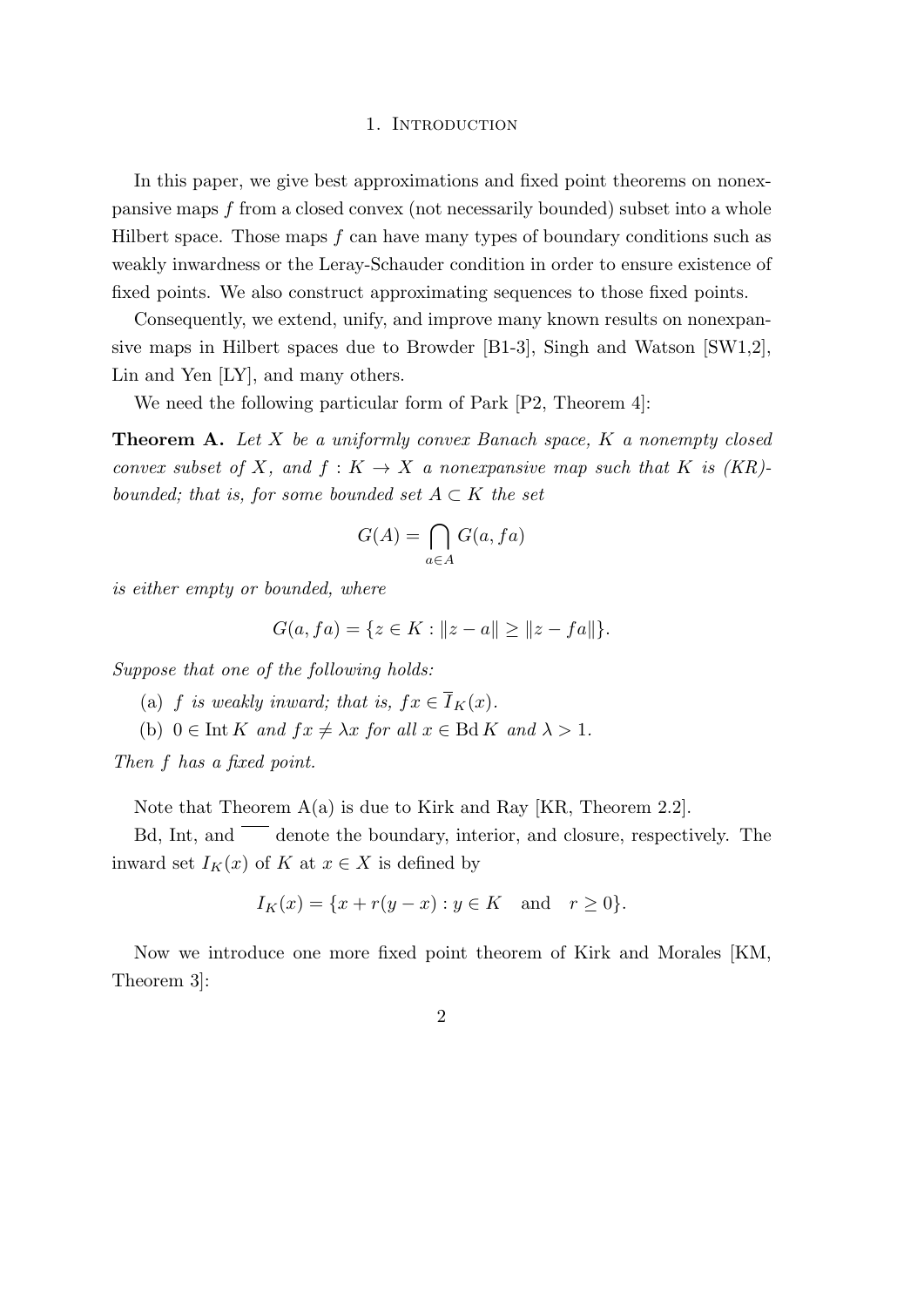**Theorem B.** *Let K be a bounded closed convex subset of a uniformly convex Banach space*  $X$ *, and*  $f: K \to X$  *a nonexpansive map satisfying* 

 $(KM)$   $0 \in \text{Int } K$  and  $\lambda \in \mathcal{E}_{\text{Bd } K}$  *implies*  $\mathcal{E}_K \cap (1, \lambda) \neq \emptyset$ *.* 

*Then f has a fixed point in K.*

Here,  $\mathcal{E}_H = {\lambda > 1 : fx = \lambda x \text{ for some } x \in H}$  for  $H \subset K$ . Note that the Leray-Schauder condition (b) is equivalent to the assumption  $\mathcal{E}_{Bd K} = \emptyset$ , the vacuous case of (KM).

## 2. Best Approximation Theorems

For a closed convex subset  $K$  of a Hilbert space  $X,$  the proximity map  $p = p_K$  :  $X \to K$  is defined by

$$
px = \{y \in K : ||x - y|| = d(x, K)\}\
$$
for  $x \in X$ ,

where  $d(x, K) = \inf_{y \in K} ||x - y||$ . It is well-known that *p* is well-defined and nonexpansive.

We begin with the following best approximation theorem:

**Theorem 1.** Let *K* be a closed convex subset of a Hilbert space  $X, f: K \to X$ *a nonexpansive map, and*  $p: X \to K$  *the proximity map. Suppose that one of the following holds:*

- (i) *K is bounded.*
- (ii) *f*(*K*) *is bounded.*
- (iii) *There exists a*  $u \in K$  *such that the set*

$$
G(u, fu)^* = \{ z \in K : ||z - fu|| \le ||z - u|| + d(fu, K) \}
$$

*is bounded.*

$$
\phantom{0}3
$$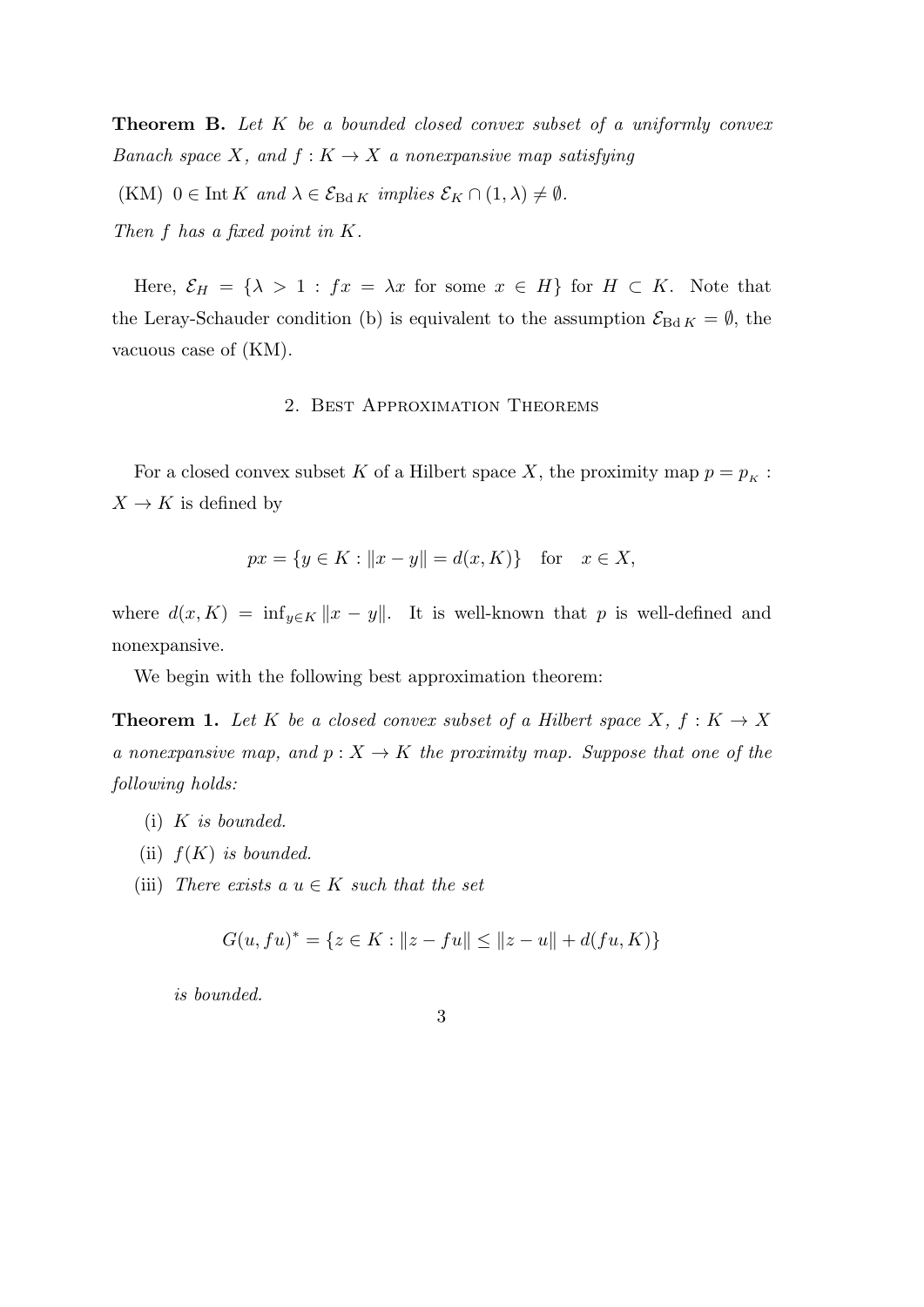(iv) *There exists a*  $u \in K$  *such that the set* 

$$
LS(u, (pf)u) = \{ z \in K : \text{Re}\langle (pf)u - u, z - u \rangle > 0 \}
$$

*is bounded.*

(v) *There exists a*  $u \in K$  *such that the set* 

$$
G(u, (pf)u) = \{ z \in K : ||z - (pf)u|| \le ||z - u|| \}
$$

*is bounded.*

(vi) *There exists a bounded set*  $A \subset K$  *such that the set* 

$$
G(A) = \bigcap_{u \in A} G(u, (pf)u)
$$

*is either empty or bounded.*

*Then either f has a fixed point in K; or there exists an*  $x_0 \in B\mathrm{d}K$  *such that* 

$$
0 < \|x_0 - fx_0\| = d(fx_0, K) = d(fx_0, \overline{I}_K(x_0)).
$$

*Proof.* Note that (i)  $\implies$  (ii) and, for case (ii), since p and f are nonexpansive, so is  $pf: K \to K$ . Since  $f(K)$  is bounded, so are  $pf(K)$  and its convex closure *B*  $\subset$  *K*. Therefore,  $pf : B \to B$  has a fixed point  $x_0 \in B$  by Browder's theorem [B2]. Hence,

$$
||x_0 - fx_0|| = ||(pf)x_0 - fx_0|| = d(fx_0, K).
$$

If  $(pf)u = u$  in (iv)-(vi), then  $G(u, (pf)u) = G(A) = K$  is bounded and hence any of (iv)-(vi) reduces to (i). Therefore, we may assume that  $(pf)u \neq u$  in  $(iv)$ - $(vi)$ .

Note that  $(i) \Longrightarrow (iii) \Longrightarrow (v) \Longrightarrow (vi)$  and the only nontrival part is  $(iii) \Longrightarrow (v)$ . This is shown by Marino and Trombetta [MT] as follows: For any  $z \in G(u,(pf)u)$ , we have

(\*) 
$$
||z - (pf)u|| \le ||z - u||
$$
.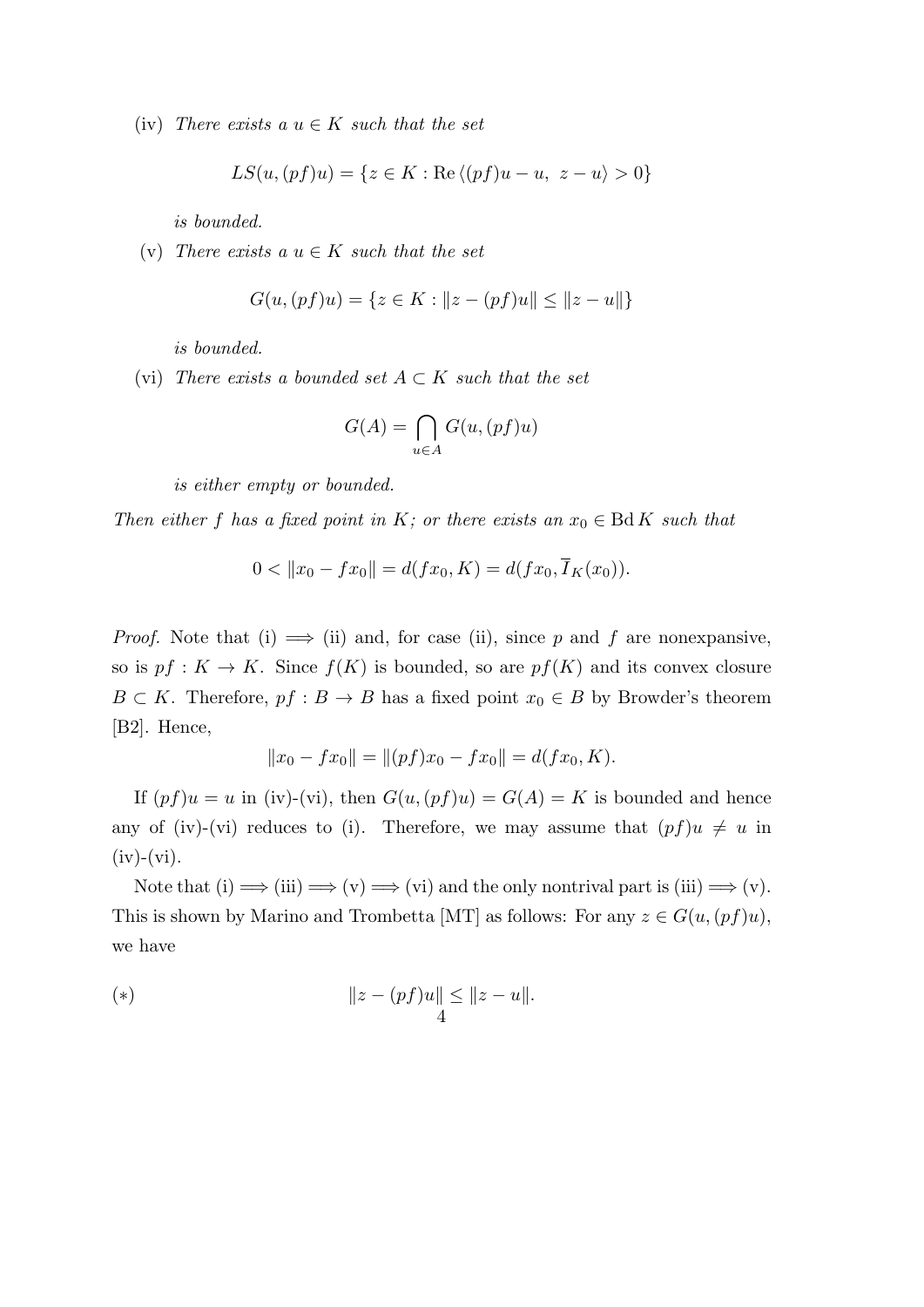Hence

$$
||z - fu|| \le ||z - (pf)u|| + ||(pf)u - fu||
$$
  

$$
\le ||z - u|| + d(fu, K).
$$

This shows  $G(u, (pf)u) \subset G(u, fu)^*$ .

Note also that (i)  $\implies$  (iv)  $\implies$  (v)  $\implies$  (vi) and the only nontrivial part is (iv)  $\implies$  (v). In fact, for any  $z \in G(u, (pf)u)$ , from the inequality

$$
||(pf)u - u||2 + ||z - u||2 - 2Re\langle (pf)u - u, z - u \rangle = ||(pf)u - z||2
$$

and  $||z - (pf)u|| \leq ||z - u||$ , we have

$$
2\mathrm{Re}\langle (pf)u - u, z - u \rangle \ge ||(pf)u - u||^2 > 0
$$

since  $(pf)u \neq u$ . This shows  $G(u,(pf)u) \subset LS(u,(pf)u)$ .

For case (vi), by Theorem A,  $pf: K \to K$  has a fixed point  $x_0 = (pf)x_0 \in K$ ; that is,  $||x_0 - fx_0|| = d(fx_0, K)$ .

Now, for any case (i)-(vi), if  $x_0$  is a fixed point, then we have done. Otherwise, we have

$$
0 < ||x_0 - fx_0|| = d(fx_0, K).
$$

For any  $y \in I_K(x_0) \backslash K$ , there exist  $x \in K$  and  $r > 0$  such that  $y = x_0 + r(x - x_0)$ . Then we must have  $r > 1$ , for otherwise,  $y = (1 - r)x_0 + rx \in K$  since  $0 < r \le 1$ and *K* is convex. Suppose  $||y - fx_0|| < ||x_0 - fx_0||$ . Since  $r > 1$  and

$$
\frac{1}{r}y + (1 - \frac{1}{r})x_0 = x \in K,
$$

we have

$$
||x - fx_0|| = ||\frac{1}{r}(y - fx_0) + (1 - \frac{1}{r})(x_0 - fx_0)||
$$
  
\n
$$
\leq \frac{1}{r}||y - fx_0|| + (1 - \frac{1}{r})||x_0 - fx_0|| < ||x_0 - fx_0||,
$$
  
\n
$$
\leq \frac{1}{r}||x - fx_0|| + (1 - \frac{1}{r})||x_0 - fx_0|| < ||x_0 - fx_0||,
$$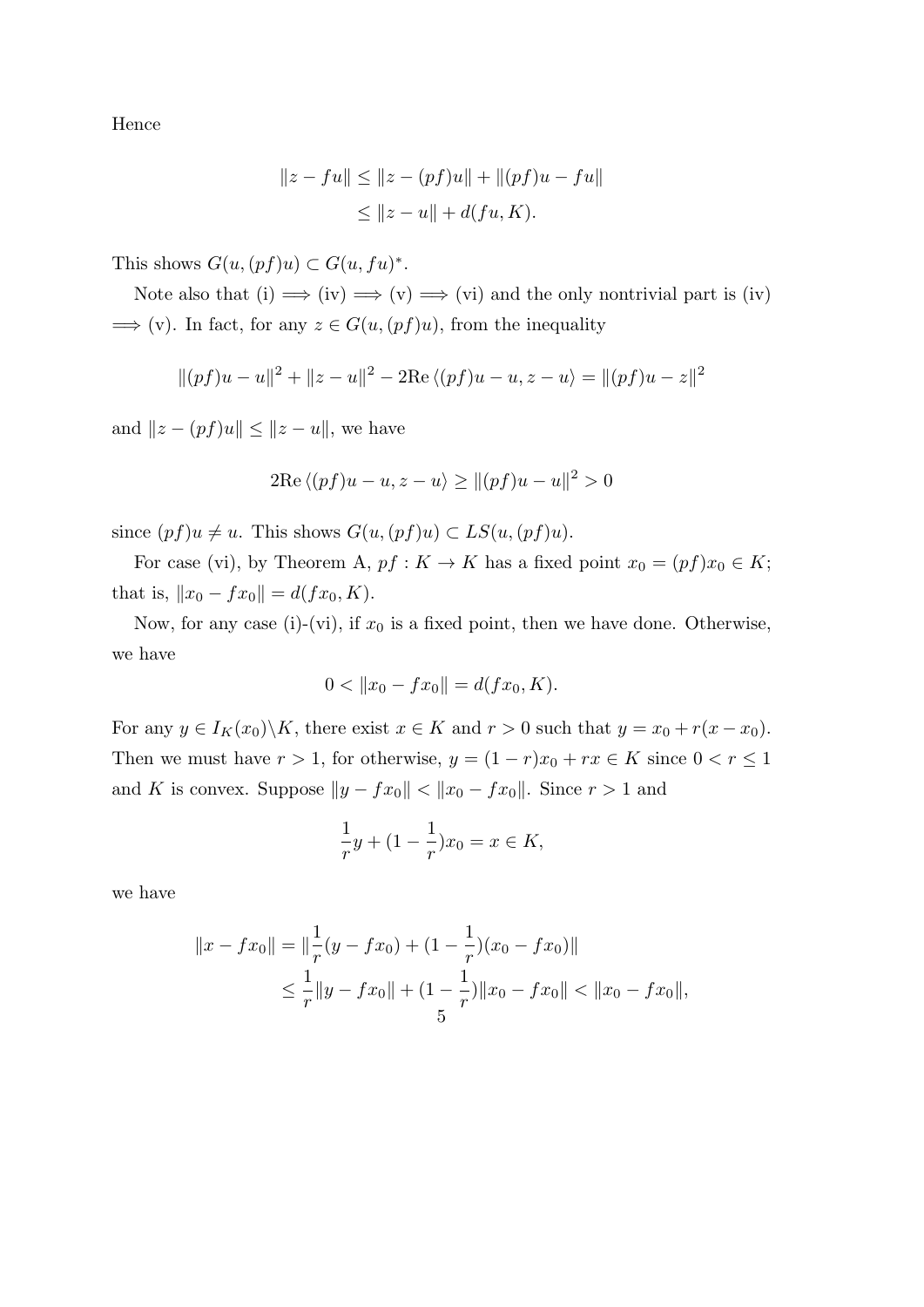which contradicts  $||x_0 - fx_0|| = d(fx_0, K)$ . Therefore, we must have  $||x_0 - fx_0|| \le$  $|y - fx_0|$  for all *y* ∈ *I<sub>K</sub>*(*x*<sub>0</sub>), and hence, for all *y* ∈ *I<sub>K</sub>*(*x*<sub>0</sub>). Therefore, we have  $0 < ||x_0 - fx_0|| = d(fx_0, K) = d(fx_0, \overline{I}_K(x_0)).$ 

If  $x_0 \in \text{Int } K$ , it is well-known that  $\overline{I}_K(x_0) = X$  and  $d(fx_0, \overline{I}_K(x_0)) = 0$ . This leads a contradiction. Therefore,  $x_0 \in \text{Bd } K$ . This completes our proof.

Theorem 1(ii) is due to Singh and Watson [SW1, Theorem 5], and Theorem 1(iii) to Marino and Trombetta [MT, Theorem 1]. In [MT], some particular forms of Theorem 1(iii) and examples are given. The conclusion of Theorem 1 is stronger than that of results in [SW, MT]. Note that if  $f: K \to K$ , then Theorem 1(iv) reduces to Goebel and Kuczumow [GK, Theorem 2], and Theorem 1(i) to the well-known result of Browder [B2, Theorem 1].

## 3. Fixed Point Theorems

From Theorem 1, we have the following fixed point results:

**Theorem 2.** *Let K, X, and f be the same as in Theorem 1. Then f has a fixed point whenever one of the following boundary conditions is satisfied for*  $x \in \text{Bd } K$ such that  $x \neq fx$  (except (10)):

(1) *There exists a*  $y \in \overline{I}_K(x)$  *satisfying* 

$$
||y - fx|| < ||x - fx||.
$$

(2) *There exists a number λ (real or complex, depending on whether X is real or complex) such that*  $|\lambda| < 1$  *and* 

$$
\lambda x + (1 - \lambda)fx \in \overline{I}_K(x).
$$

- (3)  $fx \notin p_w^{-1}(x)$ , where  $p_w : X \to \overline{I}_K(x)$  is the proximity map and  $W =$  $\overline{I}_K(x)$ .
- $f(x)$   $fx \in \overline{I}_K(x)$ .

6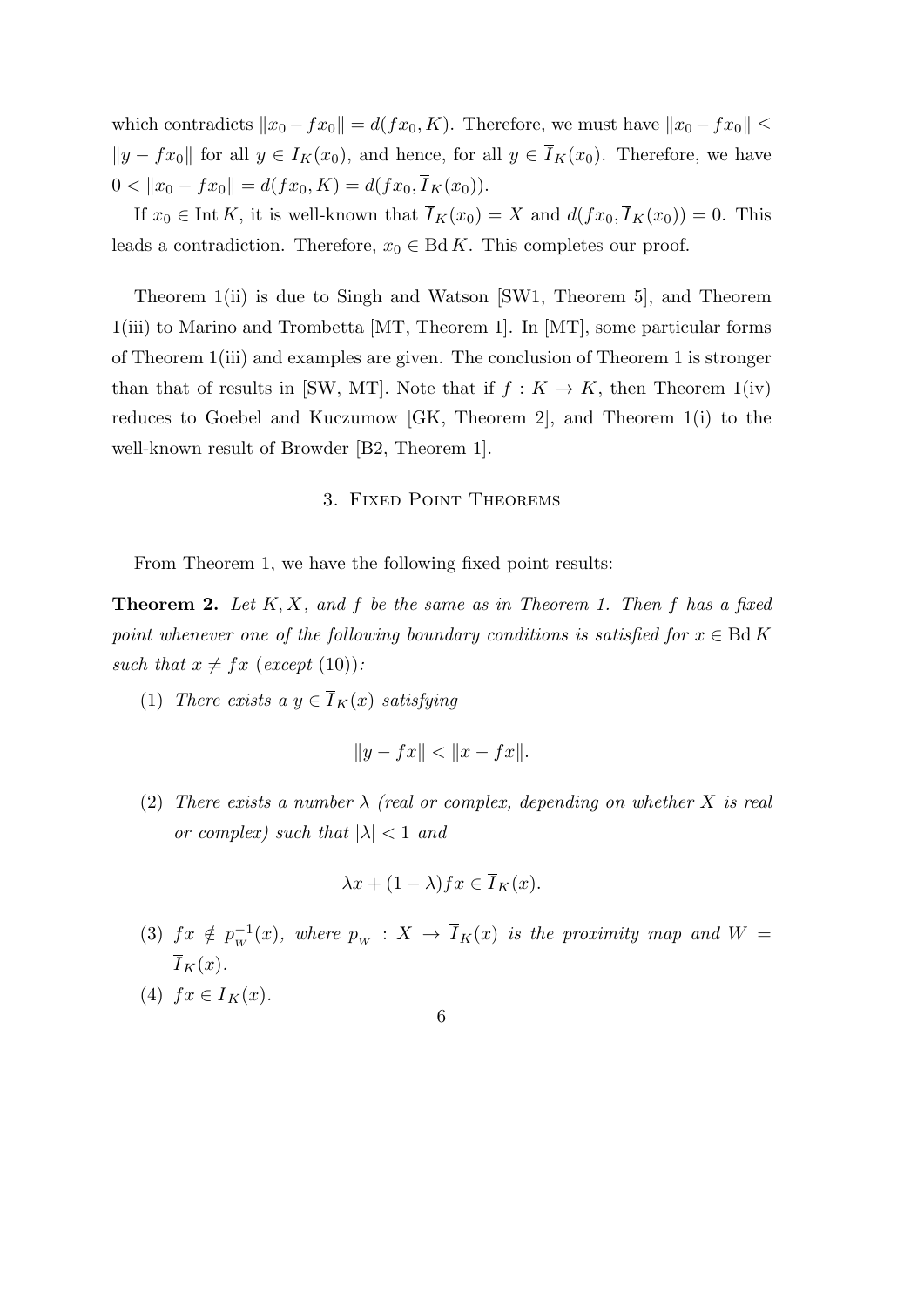(5) *There exists a*  $y \in K$  *satisfying* 

$$
||y - fx|| < ||x - fx||.
$$

(6)  $LS(x, fx) = \{z \in K : \text{Re}\langle z - x, fx - x \rangle > 0\} \neq \emptyset.$ 

- (7)  $\liminf_{h \to 0^+} d[(1-h)x + h(fx), K]/h < ||x fx||.$
- (8)  $\lim_{h\to 0^+} d[(1-h)x + h(fx), K)/h = 0.$
- (9) *There exsits a*  $y \in K$  *satisfying*

$$
||fx - y|| \le ||x - y||.
$$

- (10) If  $x = (pf)x$ *, then*  $x$  *is a fixed point.*
- $f(\text{Bd } K) \subset K$ *.*
- (12)  $f(K) \subset K$ *.*

*Proof.* (1) Condition (1) violates the second alternative of the conclusion of Theorem 1.

(2) Note that  $y := \lambda x + (1 - \lambda) f x \in \overline{I}_K(x)$  satisfies condition (1). In fact,

$$
||y - fx|| = ||\lambda x - \lambda fx|| = |\lambda| ||x - fx| < ||x - fx||.
$$

(3) Since  $fx \notin p_w^{-1}(x)$ , we have  $x \neq (p_w f)x$ . Hence, there exists a  $y \in W$  $\overline{I}_K(x)$  satisfying  $||y - fx|| < ||x - fx||$ . Therefore, (1) holds.

(4) Note that  $y = fx$  satisfies  $||y - fx|| < ||x - fx||$ . Therefore, (1) holds. Note also that  $(12) \implies (11) \implies (4)$ .

(5) Since  $y \in K \subset \overline{I}_K(x)$  satisfies  $||y - fx|| < ||x - fx||$ , condition (1) is satisfied.

(6),(7) Williamson [W, Propositions 1 and 2] showed that  $(5) \iff (6) \iff (7)$ .

(8) It is known that  $(8) \iff (4)$  for any closed convex subset *K* of a Banach space. See Caristi [C].

(9) Note that  $(9) \implies (5)$ . See Schöneberg [Sc], Singh and Watson [SW1], or Park [P1].

(10) Follow the proof of Singh and Watson [SW1, Theorem 7].

Theorem 2 includes results due to Browder [B1, B2], Browder and Petryshyn [BP], Lin and Yen [LY], Park [P1], Ray and Cramer [RC], Reich [R], and Singh and Watson [SW1].

From Theorem A, we have the following: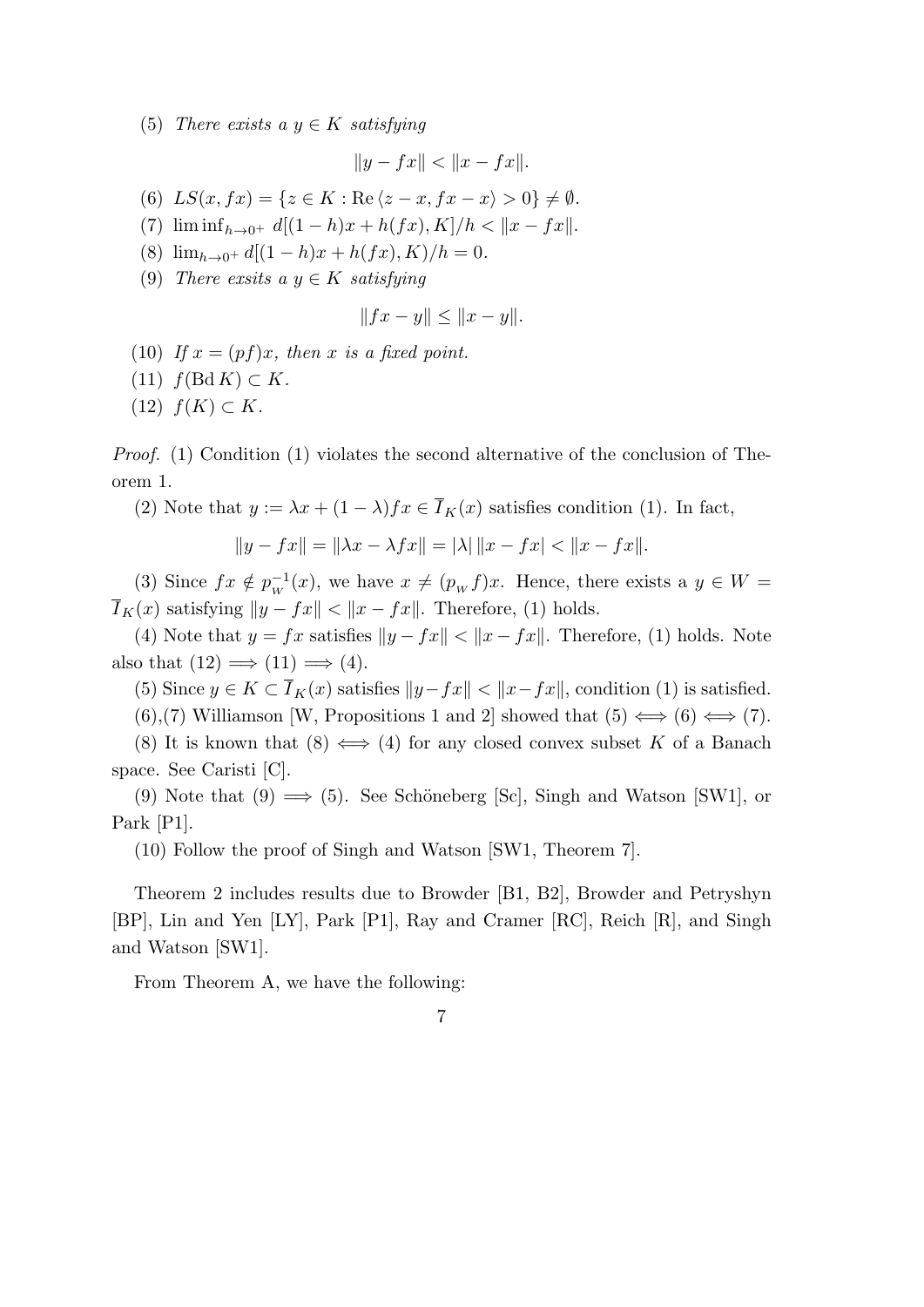**Theorem 3.** Let K be a closed convex subset of a Hilbert space X, and  $f: K \to X$ *a nonexpansive map such that*

(vii) *K is (KR)-bounded.*

*Then f has a fixed point whenever one of the following boundary conditions holds:*

- (4) *f is weakly inward.*
- (8)  $\lim_{h\to 0^+} d[(1-h)x + h(fx), K]/h = 0.$
- (LS)  $0 \in \text{Int } K$  *and*  $fx \neq \lambda x$  *for all*  $x \in \text{Bd } K$  *and*  $\lambda > 1$ *.*
- $(A)$   $0 \in \text{Int } K$  and  $||fx x||^2 \ge ||fx||^2 ||x||^2$  for all  $x \in \text{Bd } K$ .
- $(K)$   $0 \in \text{Int } K$  *and*  $\text{Re } \langle fx, x \rangle \leq ||x||^2$  *for all*  $x \in \text{Bd } K$ .

*Proof.* It is easy to see that (vi)  $\implies$  (vii) and hence all of conditions (i)-(vi), except (ii), is included in (vii). Therefore, if (4) holds, then *f* has a fixed point by Theorem  $A(a)$ , and if (LS) holds, then  $f$  has a fixed point by Theorem  $A(b)$ . Note that  $(4) \iff (8)$  and it is easy to see that  $(A) \implies (LS)$  and  $(K) \implies (LS)$ . This completes our proof.

Theorem 3 contains results due to Krasnoselskii [Kr] and Shinbrot [Sh].

From Theorems 2, 3, and B, we have the following:

**Theorem 4.** *Let K be a bounded closed convex subset of a Hilbert space X and*  $f: K \to X$  *a nonexpansive map. Then f has a fixed point whenever one of the boundary conditions* (1)-(12), (KM), (LS), (A), *and* (K) *is satisfied.*

Theorem 4 has a long history and originates from Browder [B1,B2]. For the origin of each boundary condition, see [P1, P2]. Especially, the so-called Rothe condition (11) was actually due to Knaster, Kuratowski, and Mazurkiewicz [KKM] and the so-called Leray-Schauder condition (LS) to Bohl [B].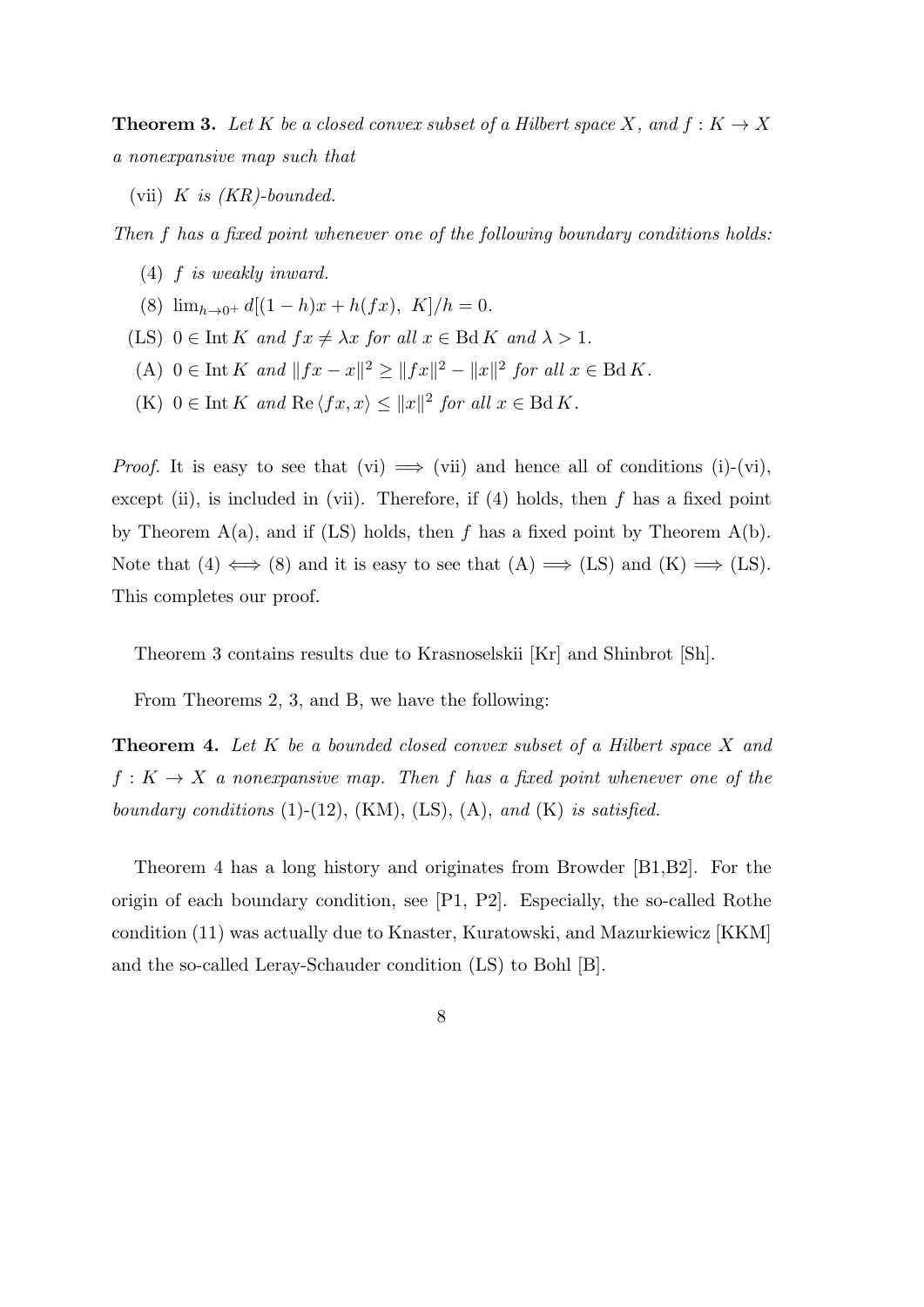#### 4. Approximating Fixed Points

In this section, we show that we can construct a sequence of approximating fixed points which converges strongly to a fixed point.

**Theorem 5.** Let *X* be a real Hilbert space, *K* a closed convex subset of *X*,  $0 \in K$ , *and*  $f: K \to X$  *a nonexpansive map. Suppose that one of the following holds:* 

(a) *K satisfies one of* (i)-(vi) *and*  $f$  *satisfies one of* (1)-(12)*.* 

(b) *K is (KR)-bounded and f satisfies one of* (4), (8), (11), (12), (LS), (A)*, and* (K)*.*

(c) *K is bounded and f satisfies one of* (1)-(12), (KM), (LS), (A), and (K).

*Let*  $f_k x = k(fx) + (1 - k)x_0$  *for some*  $x_0 \in K$  *and*  $0 < k < 1$ ,  $k \to 1$ , *and let*  $f_k x_k = x_k$ *. Then*  $x_k$  *converges strongly to*  $y_0$ *, where*  $y_0$  *is the fixed point of*  $f$ *closest to*  $x_0$ *.* 

*Proof.* The fixed point set  $Fix(f)$  of f is nonempty by Theorems 2-4. Then  $Fix(f)$ is a closed convex subset of *K* [B2]. So there exists a unique closest point  $y_0 = fy_0$ to *x*0. Now we follow the method of Singh and Watson [SW2, Theorem]. For simplicity we take  $x_0 = 0$ . Then

$$
||x_k/k - y_0|| = ||fx_k - y_0|| = ||fx_k - fy_0|| \le ||x_k - y_0||.
$$

Hence,  $||x_k/k - y_0||^2 \le ||x_k - y_0||^2$  implies

$$
||x_k||^2 + k^2 ||y_0||^2 - 2k \langle x_k, y_0 \rangle \le k^2 (||x_k||^2 + ||y_0||^2 - 2 \langle x_k, y_0 \rangle),
$$

or

$$
||x_k||^2 \le \frac{2k}{1+k} \langle x_k, y_0 \rangle \le \langle x_k, y_0 \rangle.
$$

Therefore,

$$
||x_k|| \le \langle \frac{x_k}{||x_k||}, y_0 \rangle \le \frac{||x_k||}{||x_k||} ||y_0||
$$
 or  $||x_k|| \le ||y_0||$ .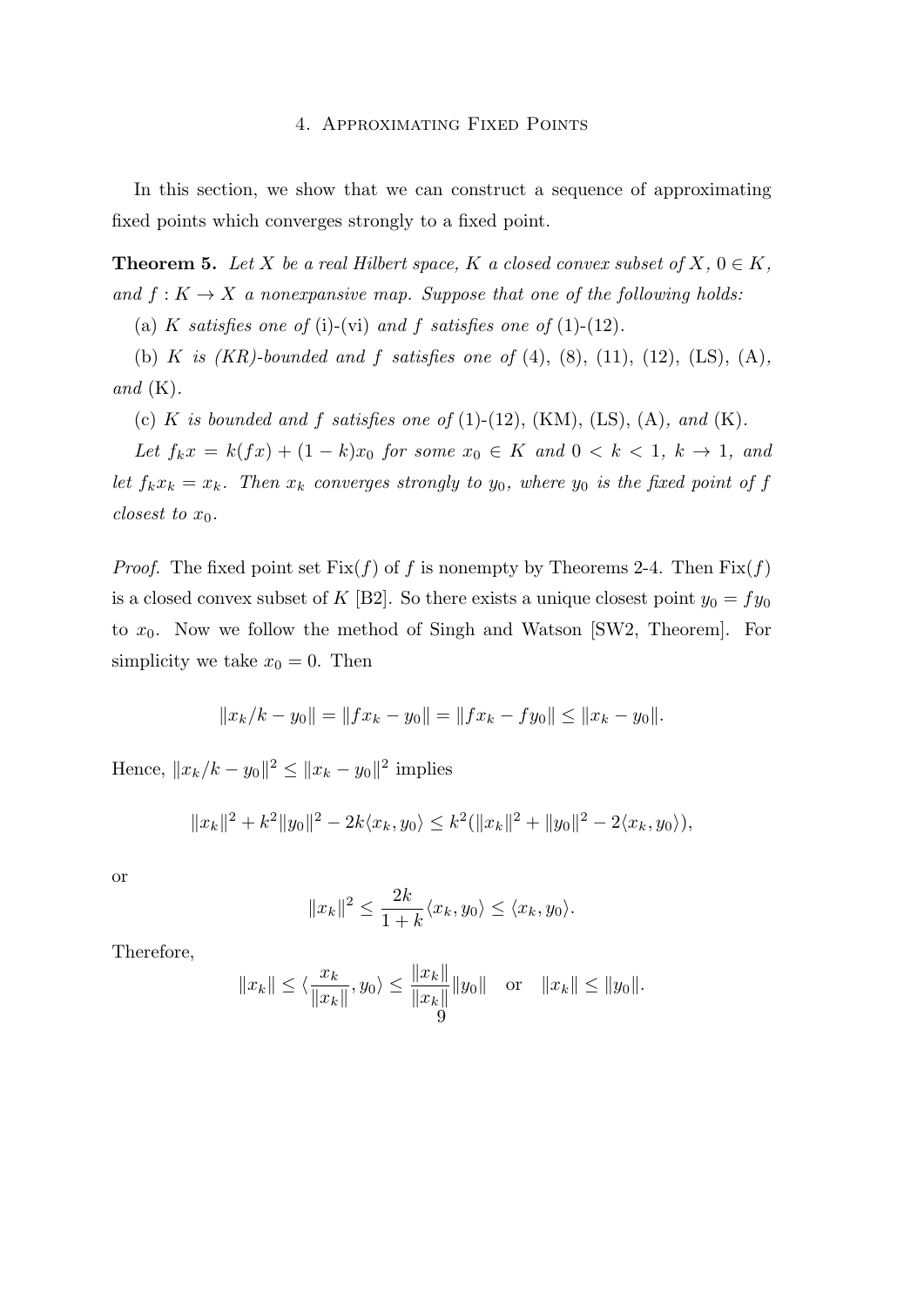Since  $\{x_k\}$  is bounded, there is a weakly convergent subsequence  $\{x_{k_i}\}$ ; that is,  $x_{k_i} = x_i \rightarrow x$  for some *x*. Then

$$
||x_i - fx_i|| = ||k_i fx_i - fx_i|| = |k_i - 1| ||fx_i|| \to 0
$$

or  $x_i - fx_i \to 0$  ( $i \to \infty$ ). [→ stands for weak convergence and  $\to$  for strong convergence.]

Since  $f: K \to H$  is nonexpansive,  $1 - f$  is demiclosed [B3]; that is,  $x_i \to x$  and  $x_i - fx_i \to 0$  implies  $x - fx = 0$  or  $x = fx$ . Since  $||x_i|| \le ||y_0||$ , so  $||x|| \le ||y_0||$ . Since *y*<sup>0</sup> is closest to  $x_0 = 0$ , so  $||x|| = ||y_0||$  or  $x = y_0$ , and hence  $x_i \rightharpoonup y_0$ . Therefore, *y*<sup>0</sup> is the only weakly cluster point of  ${x_k}$  as  $k \to 1$ , and hence  $x_k \to y_0$ . Now we show that  $x_k \to y_0$ . Indeed,

$$
||y_0||^2 \ge ||x_k||^2 = ||x_k - y_0 + y_0||^2
$$
  
= 
$$
||x_k - y_0||^2 + ||y_0||^2 + 2\langle x_k - y_0, y_0 \rangle
$$

and  $\langle x_k - y_0, y_0 \rangle \to 0$  as  $k \to 1$ , we have  $||x_k - y_0|| \to 0$ . Thus  $x_k \to y_0$ . This completes our proof.

Browder [B3] obtained Theorem 5 for case (i) and (12), Singh and Watson [SW2] for case (ii) and (11), and Xu and Yin [XY] for case (c) and (4) or (LS).

Finally, some of our results have generalized forms for Banach spaces or locally convex topological vector spaces and for 1-set-contractive maps, for example, see Lin and Yen [LY], Kirk and Morales [KM].

**Acknowledgements.** This research is supported in part by Ministry of Education, Project Number BSRI-97-1413.

$$
10\quad
$$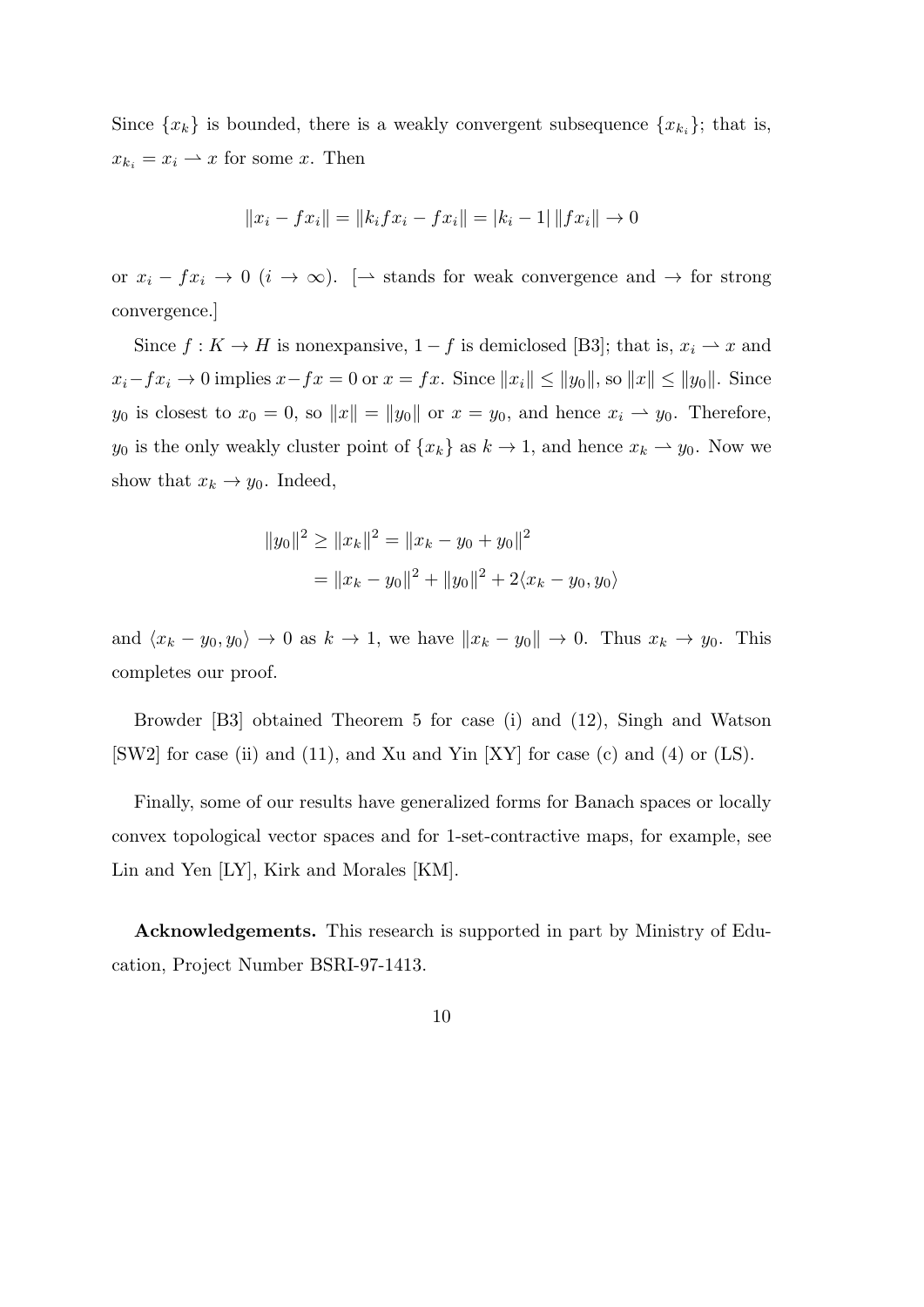#### **REFERENCES**

- [B] P. Bohl, *Uber die Beweging eines mechanischen Systems in der N¨ahe einer Gleich- ¨ gewichtslage*, J. Reine Angew. Math. **127** (1904), 179–276.
- [B1] F. E. Browder, *Existence of periodic solutions for nonlinear equations of evolution*, Proc. Nat. Acad. Sci. U.S.A. **53** (1965), 1100–1103.
- [B2] , *Fixed point theorems for noncompact mappings in Hilbert spaces*, Proc. Nat. Acad. Sci. U.S.A **53** (1965), 1272–1279.
- [B3] , *Convergence of approximations to fixed points of nonexpansive nonlinear mappings in Banach spaces*, Arch. Rational Mech. Anal. **24** (1967), 82–90.
- [BP] F. E. Browder and W. V. Petryshyn, *Construction of fixed points of nonlinear mappings in Hilbert space*, J. Math. Anal. Appl. **20** (1967), 197–228.
- [C] J. Caristi, *Fixed point theorems for mappings satisfying inwardness conditions*, Trans. Amer. Math. Soc. **215** (1976), 241–251.
- [GK] K. Goebel and T. Kuczumow, *A contribution to the theory of nonexpansive mappings*, Bull. Calcutta Math. Soc. **70** (1978), 355–357.
- [KM] W. A. Kirk and C. Morales, *Condensing mappings and the Leray-Schauder boundary condition*, Nonlinear Anal. TMA **3** (1979), 533–538.
- [KR] W. A. Kirk and W. O. Ray, *Fixed-point theorems for mappings defined on unbounded sets in Banach spaces*, Studia Math. **64** (1979), 127–138.
- [KKM] B. Knaster, C. Kuratowski, S. Mazurkiewicz, *Ein Beweis des Fixpunktsatzes für ndimensionale Simplexe*, Fund. Math. **14** (1929), 132–137.
- [Kr] M. A. Krasnoselskii, *New existence theorems for solutions of nonlinear integral equations*, Dokl. Akad. Nauk SSSR **83** (1953), 949–952.
- [LY] T.-C. Lin and C.-L. Yen, *Applications of the proximity map to fixed point theorems in Hilbert space*, J. Approx. Th. **52** (1988), 141–148.
- [MT] G. Marino and G. Trombetta, *Best approximation and fixed point theorems for nonexpansive mappings in Hilbert spaces*, Atti Sem. Mat. Fis. Univ. Modena **40** (1992), 421–429.
- [P1] Sehie Park, *Best appromixations, inward sets, and fixed points*, "Progress in Approximation Theory" (P. Nevai and A. Pinkus, Eds.), Academic Press, 1991, pp.711–719.
- [P2] , *On a problem of Gulevich on nonexpansive maps in uniformly convex Banach spaces*, Comment. Math. Univ. Carolinae **37** (1996), 263–268.
- [RC] W. O. Ray and W. J. Cramer, *Some remarks on the Leray-Schauder boundary condition*, Bull. Acad. Polon. Sci. **29** (1981), 591–595.
- [R] S. Reich, *Approximate selections, best approximations, fixed points, and invariant sets*, J. Math. Anal. Appl. **62** (1978), 104–113.
- [Sö] R. Schöneberg, *Some fixed point theorems for mappings of nonexpansive type*, Comment. Math. Univ. Carolinae **17** (1976), 399–411.
- [Sh] M. Shinbrot, *A fixed point theorem and some applications*, Arch. Rational Mech. Anal. **17** (1964), 255–271.
- [SW1] S. P. Singh and B. Watson, *Proximity maps and fixed points*, J. Approx. Th. **39** (1983), 72–76.
- [SW2] , *On approximating fixed points*, Proc. Symp. Pure Math. Amer. Math. Soc. **45** (1986), Pt.2, 393–395.
- [W] T. E. Williamson, *The Leray-Schauder condition is necessary for the existence of solutions*, Lect. Notes Math. **886**, Springer, Berlin/New York, 1981, pp.447–454.
	- 11